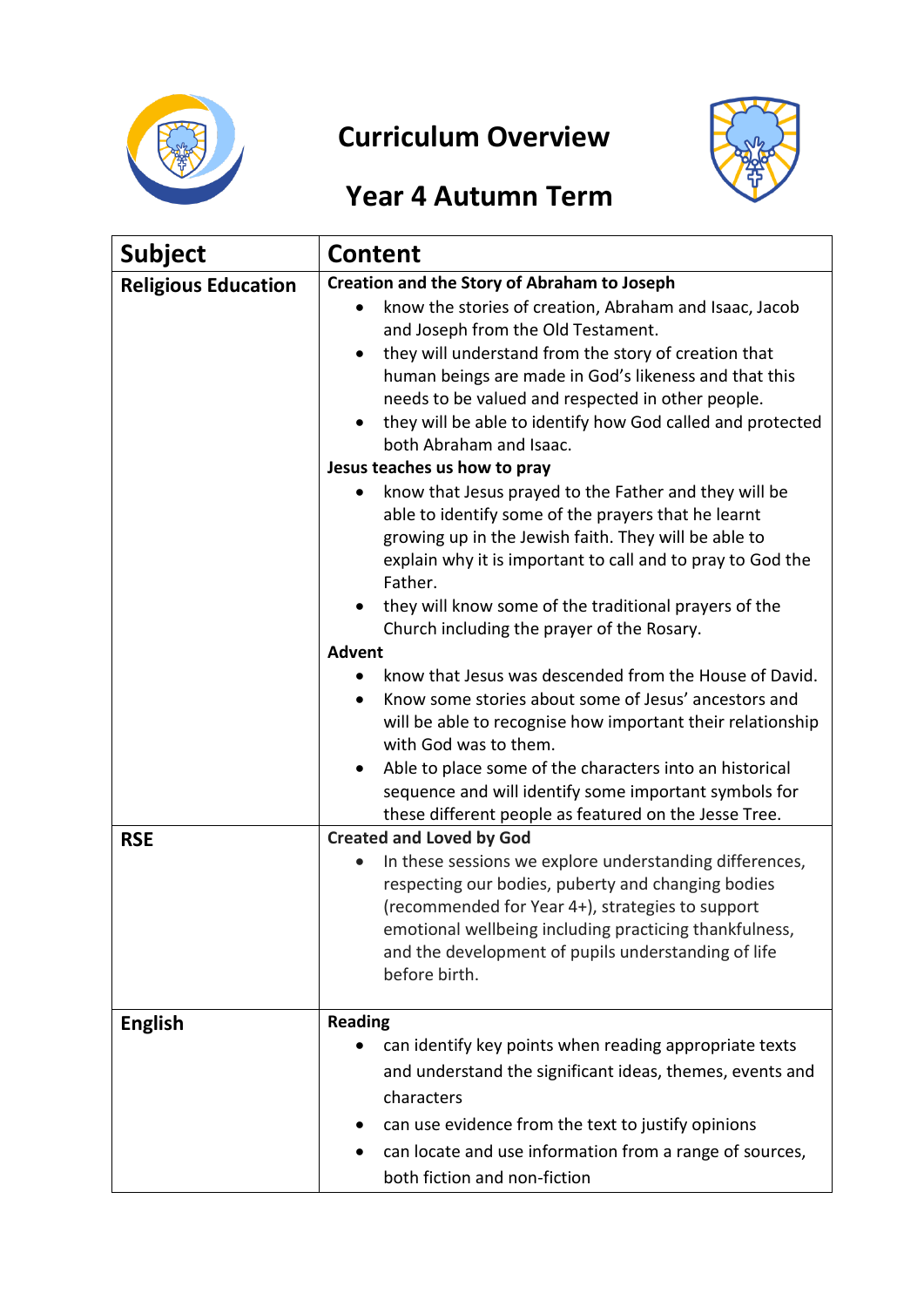|          | used inference and deduction to work out the<br>$\bullet$                                                                    |
|----------|------------------------------------------------------------------------------------------------------------------------------|
|          | characteristics of different people from a story                                                                             |
|          | able to compare fictional accounts in historical novels<br>$\bullet$                                                         |
|          | with the factual account                                                                                                     |
|          | compares the language in older texts with modern<br>$\bullet$                                                                |
|          | standard English                                                                                                             |
|          | appreciate the bias in persuasive writing, including                                                                         |
|          | articles and advertisements                                                                                                  |
|          | can identify aspects of the way of life within the story                                                                     |
|          | that are different from their own experiences using the                                                                      |
|          | text to support them                                                                                                         |
|          | can skim, scan and organise non-fiction information<br>$\bullet$                                                             |
|          | under different headings                                                                                                     |
|          | can talk widely about different authors, giving some<br>$\bullet$                                                            |
|          | information about their backgrounds and the type of                                                                          |
|          | literature they produce                                                                                                      |
|          |                                                                                                                              |
|          |                                                                                                                              |
| Writing: | <b>Stories in familiar settings</b>                                                                                          |
|          | make up sentences with prepositional phrases                                                                                 |
|          | write about settings using extended descriptive language<br>$\bullet$                                                        |
|          | write sentences using adverbs to describe how HH                                                                             |
|          | characters do something                                                                                                      |
|          | <b>Non-chronological reports</b>                                                                                             |
|          | experiment with different conjunctions in sentences                                                                          |
|          | discuss differences between fiction and non-fiction                                                                          |
|          | discuss the different ways in which information can be<br>$\bullet$                                                          |
|          | presented in books.                                                                                                          |
|          | write using extended sentences of more than one clause                                                                       |
|          | <b>Recounts</b>                                                                                                              |
|          | look at the features of recounts in detail<br>$\bullet$                                                                      |
|          | change adjectives into adverbs by adding                                                                                     |
|          | begin to learn about the perfect form of verbs                                                                               |
|          | <b>Poetic form</b>                                                                                                           |
|          | describe the structure of a haiku poem                                                                                       |
|          | list the past tense forms of irregular verbs<br>$\bullet$<br>discuss ways in which syllables can be added to or<br>$\bullet$ |
|          | removed from a line of syllabic poetry                                                                                       |
|          |                                                                                                                              |
|          | <b>Grammar, Punctuation and Spelling:</b>                                                                                    |
|          | understand and use the term "tense" in relation to verbs.                                                                    |
|          | know that one test of whether a word is a verb is whether                                                                    |
|          | or not its tense can be changed.                                                                                             |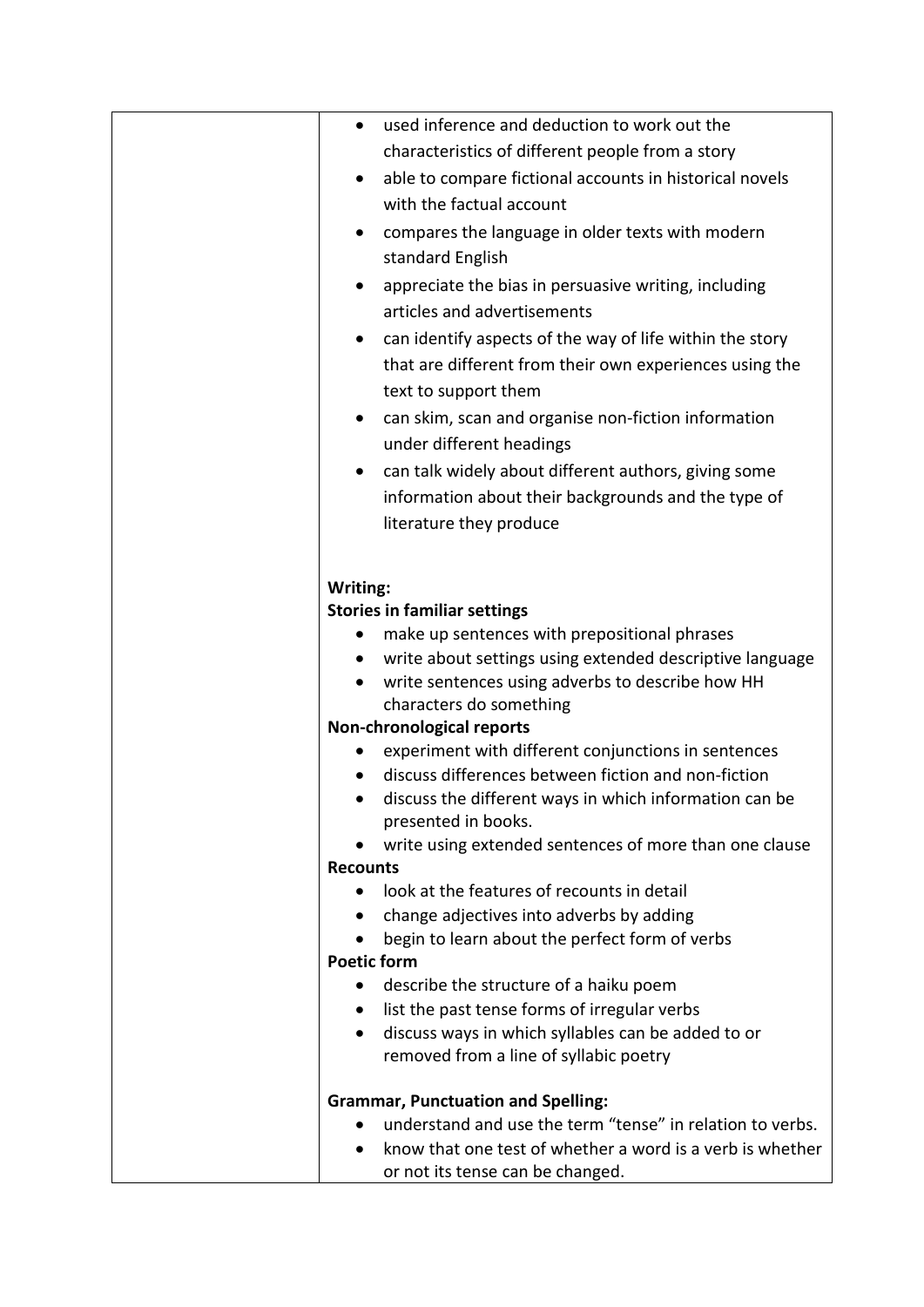|                    | compare sentences from different text types e.g.<br>٠                 |
|--------------------|-----------------------------------------------------------------------|
|                    | narrative in past tense, explanations in present tense,               |
|                    | forecasts/directions in the future tense.                             |
|                    | develop an awareness of how tense relates to purpose<br>$\bullet$     |
|                    | and structure of text.                                                |
|                    | identify possessive apostrophes when reading and to                   |
|                    | whom or what they refer.                                              |
|                    | understand the basic rules for apostrophising singular                |
|                    | nouns, e.g. nouns ending in "s"                                       |
|                    | distinguish between uses of the apostrophe for                        |
|                    | contraction and possession.                                           |
|                    | understand what homophones are and know the spellings                 |
|                    | of homophones.                                                        |
|                    | understand what a double consonant is and to use it                   |
|                    | within their spellings.                                               |
|                    | recognise the pattern within words, understand some                   |
|                    | suffixes and uses them within their writing.                          |
| <b>Mathematics</b> | <b>Place Value</b>                                                    |
|                    | count in multiples of 6, 7, 9. 25 and 1000.                           |
|                    | find 1000 more or less than a given number<br>$\bullet$               |
|                    | recognise the place value of each digit in a four-digit<br>$\bullet$  |
|                    | number (thousands, hundreds, tens and ones)                           |
|                    | order and compare numbers beyond 1000<br>$\bullet$                    |
|                    | identify, represent and estimate numbers using different<br>$\bullet$ |
|                    | representations                                                       |
|                    | round any number to the nearest 10, 100 or 1000<br>$\bullet$          |
|                    | solve number and practical problems that involve all of               |
|                    | the above and with increasingly large positive numbers                |
|                    | count backwards through zero to include negative                      |
|                    | numbers                                                               |
|                    | <b>Addition and Subtraction</b>                                       |
|                    | add and subtract numbers with up to 4 digits using the                |
|                    | formal written methods of columnar addition and                       |
|                    | subtraction where appropriate                                         |
|                    | estimate and use inverse operations to check answers to               |
|                    | a calculation                                                         |
|                    | solve addition and subtraction two-step problems in                   |
|                    | contexts, deciding which operations and methods to use                |
|                    | and why                                                               |
|                    | <b>Length and Perimeter</b>                                           |
|                    | measure and calculate the perimeter of a rectilinear                  |
|                    | figure (including squares) in centimetres and metres                  |
|                    | convert between different units of measure [for example,              |
|                    | kilometre to metre]                                                   |
|                    | <b>Multiplication and Division</b>                                    |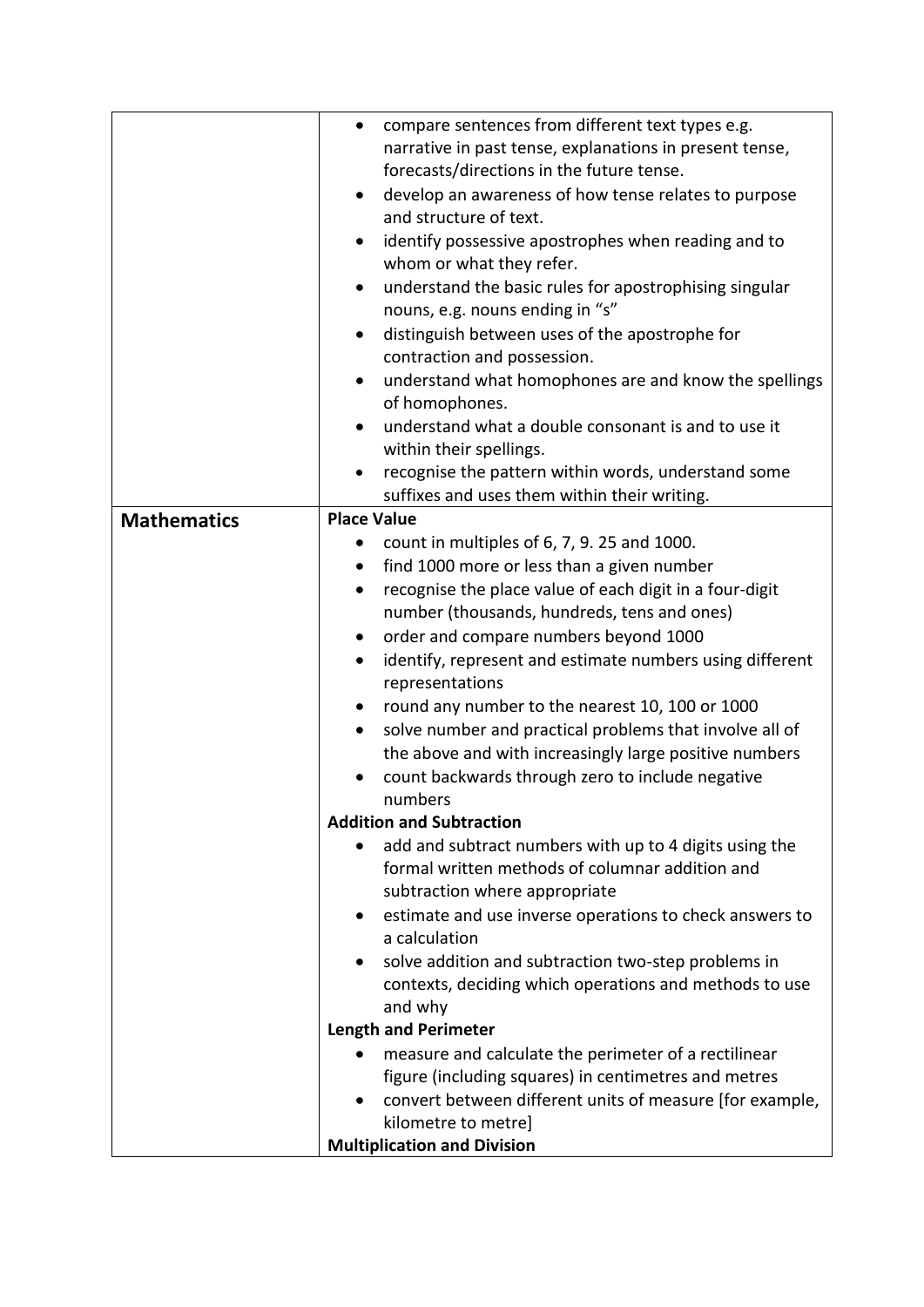|                  | recall and use multiplication and division facts for<br>$\bullet$<br>multiplication tables up to $12 \times 12$<br>count in multiples of 6, 7, 9. 25 and 1000<br>use place value, known and derived facts to multiply and<br>divide mentally, including: multiplying by 0 and 1; dividing<br>by 1; multiplying together three numbers<br>solve problems involving multiplying and adding,<br>including using the distributive law to multiply two digit<br>numbers by one digit, integer scaling problems and<br>harder correspondence problems such as n objects are                                                                                                                                                                                                                                                                                                                                                                                                                                                                                                     |
|------------------|---------------------------------------------------------------------------------------------------------------------------------------------------------------------------------------------------------------------------------------------------------------------------------------------------------------------------------------------------------------------------------------------------------------------------------------------------------------------------------------------------------------------------------------------------------------------------------------------------------------------------------------------------------------------------------------------------------------------------------------------------------------------------------------------------------------------------------------------------------------------------------------------------------------------------------------------------------------------------------------------------------------------------------------------------------------------------|
|                  | connected to m objects                                                                                                                                                                                                                                                                                                                                                                                                                                                                                                                                                                                                                                                                                                                                                                                                                                                                                                                                                                                                                                                    |
| <b>Physics</b>   | Sound<br>identify how sounds are made, associating some of them<br>with something vibrating<br>recognise that vibrations from sounds travel through a<br>medium to the ear<br>find patterns between the pitch of a sound and features<br>of the object that produced it<br>find patterns between the volume of a sound and the<br>strength of the vibrations that produced it<br>recognise that sounds get fainter as the distance from the<br>sound source increases                                                                                                                                                                                                                                                                                                                                                                                                                                                                                                                                                                                                     |
| <b>Biology</b>   | Living things and their Environments<br>explore and compare the differences between things that<br>are living, that are dead and that have never been alive<br>identify that most living things live in habitats to which<br>they are suited and describe how different habitats<br>provide for the basic needs of different kinds of animals<br>and plants and how they depend on each other<br>explore and use classification keys to help group, identify<br>and name a variety of living things in their local and wider<br>environment<br>explain the classification of living things into broad groups<br>according to common, observable characteristics and<br>based on similarities and differences, including plants,<br>animals and microorganisms<br>recognise that environments can change and that this can<br>sometimes pose dangers to living things<br>describe the life cycles common to a variety of animals,<br>including humans (birth, growth, development,<br>reproduction, death), and to a variety of plants (growth,<br>reproduction and death) |
| <b>Computing</b> | <b>Unit One: Coding</b>                                                                                                                                                                                                                                                                                                                                                                                                                                                                                                                                                                                                                                                                                                                                                                                                                                                                                                                                                                                                                                                   |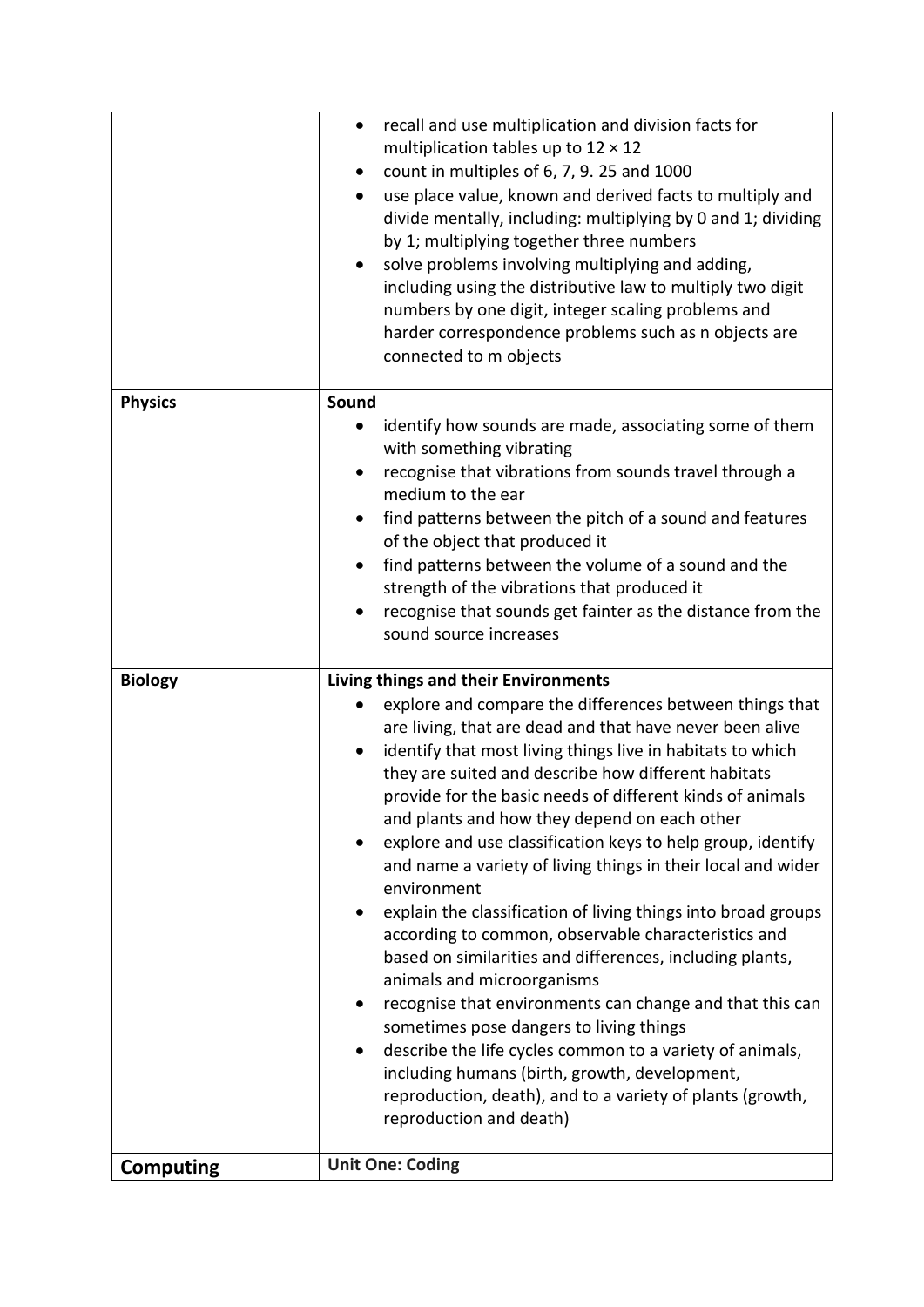| Design, Code, Test and Debug                                             |
|--------------------------------------------------------------------------|
| Children can explore different object types in 2Code.                    |
| Children can use a background and objects to create a                    |
| scene.                                                                   |
| Children can plan an algorithm for their scene and use<br>$\bullet$      |
| 2Code to program it.                                                     |
| <b>IF Statements</b>                                                     |
| Children can create a program that includes an IF                        |
| statement.                                                               |
| Children can interpret a flowchart that depicts an IF                    |
| statement.                                                               |
| Co-ordinates                                                             |
| • Children can make use of the X and Y properties of objects             |
| in their coding.                                                         |
| Children can create a program that includes an IF                        |
| statement.                                                               |
| <b>Repeat Until and IF/ELSE Statements</b>                               |
| Children can read code that includes repeat until and IF/                |
| ELSE and explain how it works.                                           |
| Children can create a program that includes an IF/ELSE<br>$\bullet$      |
| statement.                                                               |
| Children can interpret a flowchart that depicts an IF/ ELSE<br>$\bullet$ |
| statement.                                                               |
| <b>Number Variables</b><br>$\bullet$                                     |
| Children can explain what a variable is in programming.<br>$\bullet$     |
| Children can create and use variables when programming.<br>$\bullet$     |
| Making a Playable Game<br>$\bullet$                                      |
| Children can read code that includes repeat until and IF/<br>$\bullet$   |
| ELSE and explain how it works.                                           |
| Children can create a program that includes and IF/ ELSE<br>$\bullet$    |
| statement.                                                               |
| Children can interpret a flowchart that depicts an IF/ELSE<br>$\bullet$  |
| statement.                                                               |
|                                                                          |
| <b>Unit Two: Online Safety</b>                                           |
| <b>Going Phishing</b>                                                    |
| Children know that security symbols such as a padlock                    |
| protect their identity online.                                           |
| Children know the meaning of the term 'phishing' and are<br>$\bullet$    |
| aware of the existence of scam websites.                                 |
| Children can explain what a digital footprint is and how it<br>$\bullet$ |
| relates to identity theft.                                               |
| Children can give examples of things that they would not<br>$\bullet$    |
| want to be in their digital footprint.                                   |
| <b>Beware Malware</b>                                                    |
| Children can identify possible risks of installing free and<br>$\bullet$ |
| paid for software.                                                       |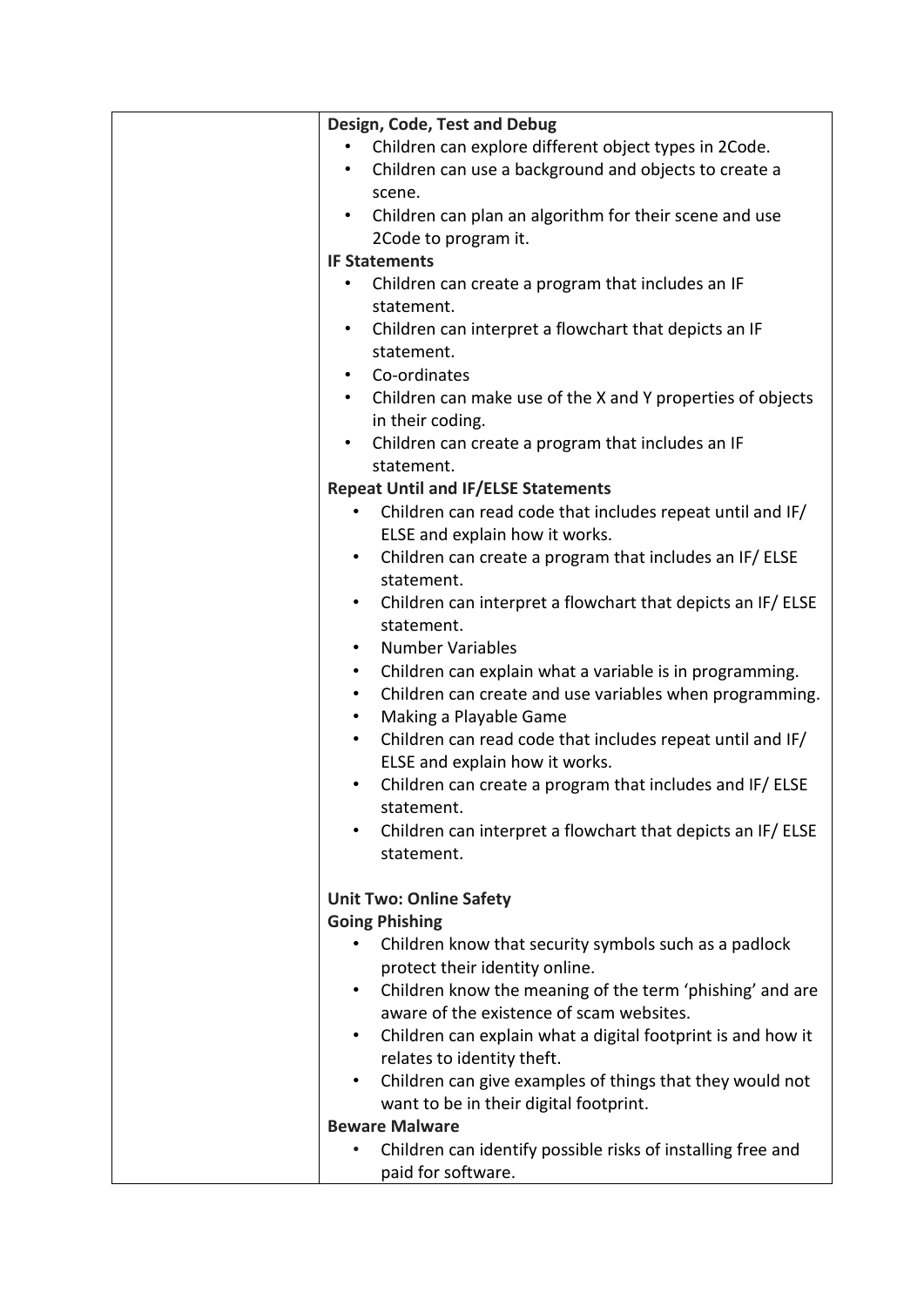| Children know that malware is software that is specifically<br>$\bullet$         |
|----------------------------------------------------------------------------------|
| designed to disrupt, damage, or gain access to a                                 |
| computer.                                                                        |
| Children know what a computer virus is.<br>$\bullet$                             |
| Plagiarism                                                                       |
| Children can determine whether activities that they                              |
| undertake online, infringe another's' copyright. They                            |
| know the difference between researching and using                                |
| information and copying it Children know about citing                            |
| sources that they have used.                                                     |
| <b>Healthy Screen-Time</b>                                                       |
| Children can take more informed ownership of the way<br>$\bullet$                |
| that they choose to use their free time. They recognise a                        |
| need to find a balance between being active and digital                          |
| activities.                                                                      |
| Children can give reasons for limiting screen time.                              |
|                                                                                  |
| <b>Unit Three: Spreadsheets</b>                                                  |
| <b>Formula Wizard and Formatting Cells</b>                                       |
| Children can use the number formatting tools within<br>٠                         |
| 2Calculate to appropriately format numbers.                                      |
| Children can add a formula to a cell to automatically make<br>$\bullet$          |
|                                                                                  |
| a calculation in that cell. 2 Using the Timer and Spin                           |
| <b>Buttons</b>                                                                   |
| Children can use the timer, random number and spin<br>$\bullet$<br>button tools. |
|                                                                                  |
| Children can combine tools to make fun ways to explore<br>number.                |
|                                                                                  |
| <b>Line Graphs</b>                                                               |
| Children can use a series of data in a spreadsheet to                            |
| create a line graph.                                                             |
| Children can use a line graph to find out when the                               |
| temperature in the playground will reach 20°C.                                   |
| <b>Using a Spreadsheet for Budgeting</b>                                         |
| Children can make practical use of a spreadsheet to help                         |
| them plan actions.                                                               |
| Children can use the currency formatting in 2Calculate.                          |
| <b>Exploring Place Value with a Spreadsheet</b>                                  |
| Children can allocate values to images and use these to                          |
| explore place value.                                                             |
| Children can use a spreadsheet made in 2Calculate to<br>٠                        |
| check their understanding of a mathematical concept                              |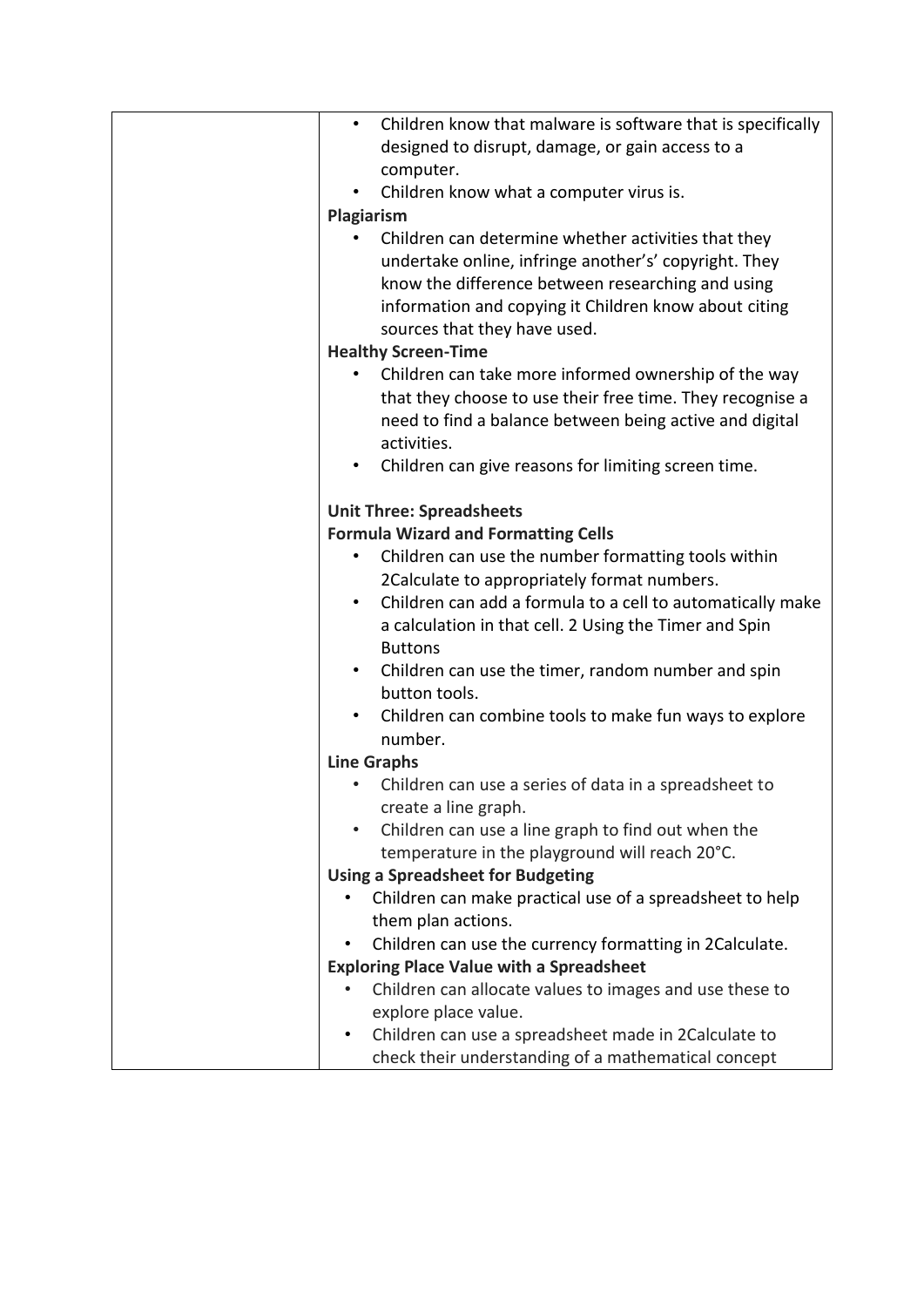#### **Creative Curriculum**

We deliver the following subjects through whole school topics and they are collectively referred to as the Creative Curriculum: Art and Design, Design Technology, Geography, History and Music.

Each term the whole school follow a topic theme incorporating many curriculum areas with a particular focus on one of the Creative Curriculum subjects. (See Creative Curriculum Two Year Cycle).

**YEAR A**

## **Autumn 1 : Community**

**Main focus:** Geography- Settlements We will compare a village and city settlement and begin understand the necessary features of successful settlements.

- explain about key natural resources e.g. water, food, fuel in the locality and how communities developed around these important resources
- know how communities develop around the important resources for life e.g. water, food, fuel
- understand the effect of landscape features on the development of a locality
- understand why there are similarities and differences between places
- recognise that people have differing quality of life living in different locations and environments

**Secondary focus:** History Roman Britain-Invasion and settlement

We will learn about a the structure of communities in Roman Britain

- communicate his/her learning in an organised and structured way, using appropriate terminology
- use a variety of resources to find out about aspects of life in the past
- place some Roman Britain in a chronological framework

### **YEAR A Autumn 2 : Celebrations**

## **YEAR A**

#### **Autumn 1 : Journeys**

**Main focus:** History – Roman Britaintransport and journeys

- place some Roman Britain in a chronological framework
- use sources of information in ways that go beyond simple observations to answer questions about the past
- communicate his/her learning in an organised and structured way, using appropriate terminology
- use historic terms related to the period of study
- understand that sources can contradict each other
- use a variety of resources to find out about aspects of life in the past

#### **Secondary focus:** Geography

- use maps, atlases and a globe to locate countries in Europe
- recognise the different shapes of continents
- draw accurate maps with more complex keys and / or demonstrate patterns
- know how the locality is set within a wider geographical context

**YEAR B Autumn 2 : Memories**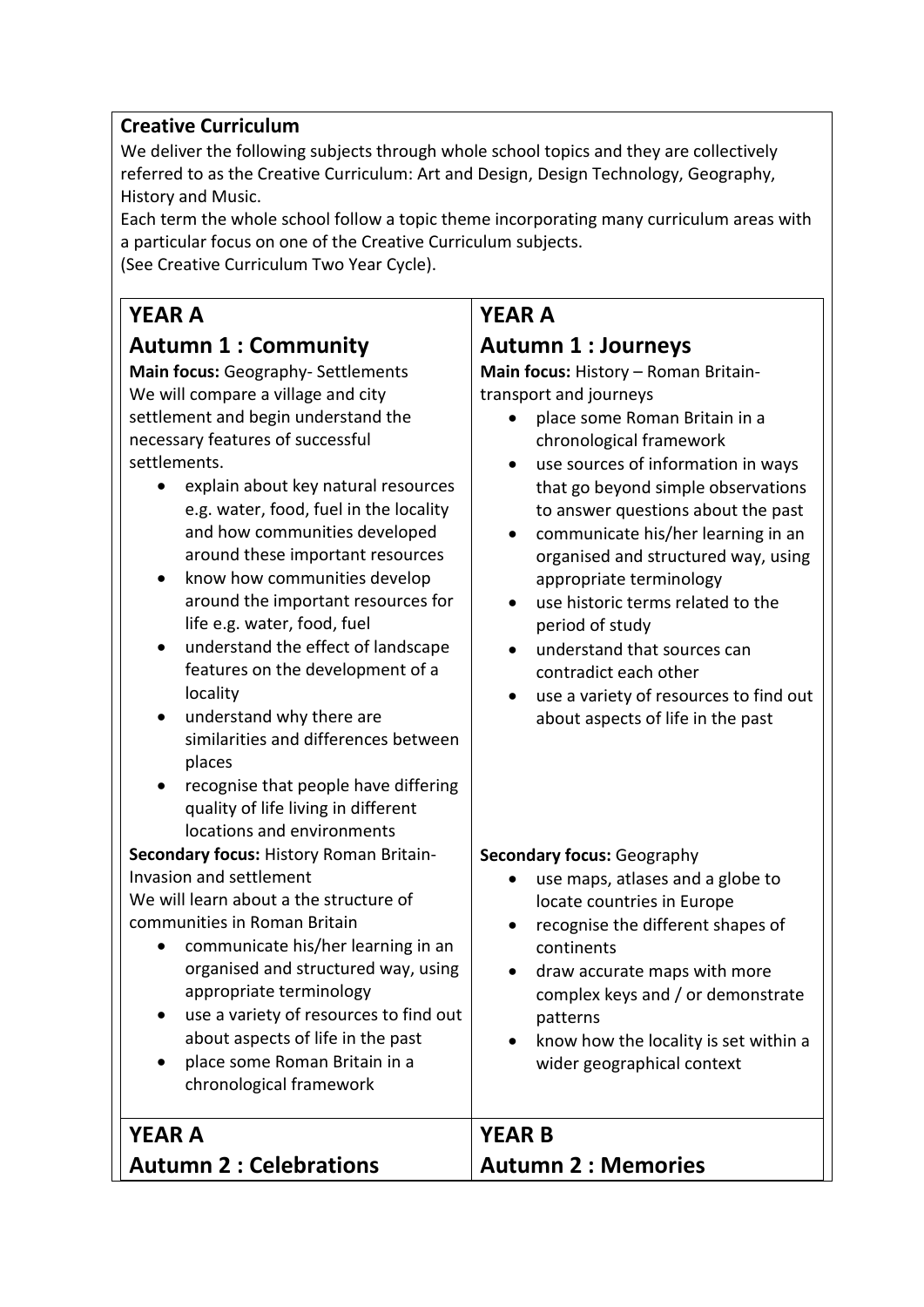**Main focus**: Design Technology - make a Pop– up Book

We will explore books with moving parts and learn techniques for making varied movements.

- make labelled drawings and ICT modelling to show a design from different views
- develop a clear idea of what has to be done, planning how to use materials, equipment and processes
- evaluate products and identify criteria that can be used for their own designs
- select appropriate tools and techniques for making their product
- measure, mark out, cut and shape a range of materials, using appropriate tools, equipment and techniques
- join and combine materials and components accurately in temporary and permanent ways
- evaluate their work both during and at the end of the project

**Main focus**: Design Technology - make a Photograph Frame

- make labelled drawings and ICT modelling to show a design from different views
- develop a clear idea of what has to be done, planning how to use materials, equipment and processes, and suggesting alternative methods of making, if the first attempts fail
- evaluate products and identify criteria that can be used for their own designs
- select appropriate tools and techniques for making their product
- measure, mark out, cut and shape a range of materials, using appropriate tools, equipment and techniques
- join and combine materials and components accurately in temporary and permanent ways
- to measure, tape or pin, cut and join fabric with some accuracy
- evaluate their work both during and at the end of the assignment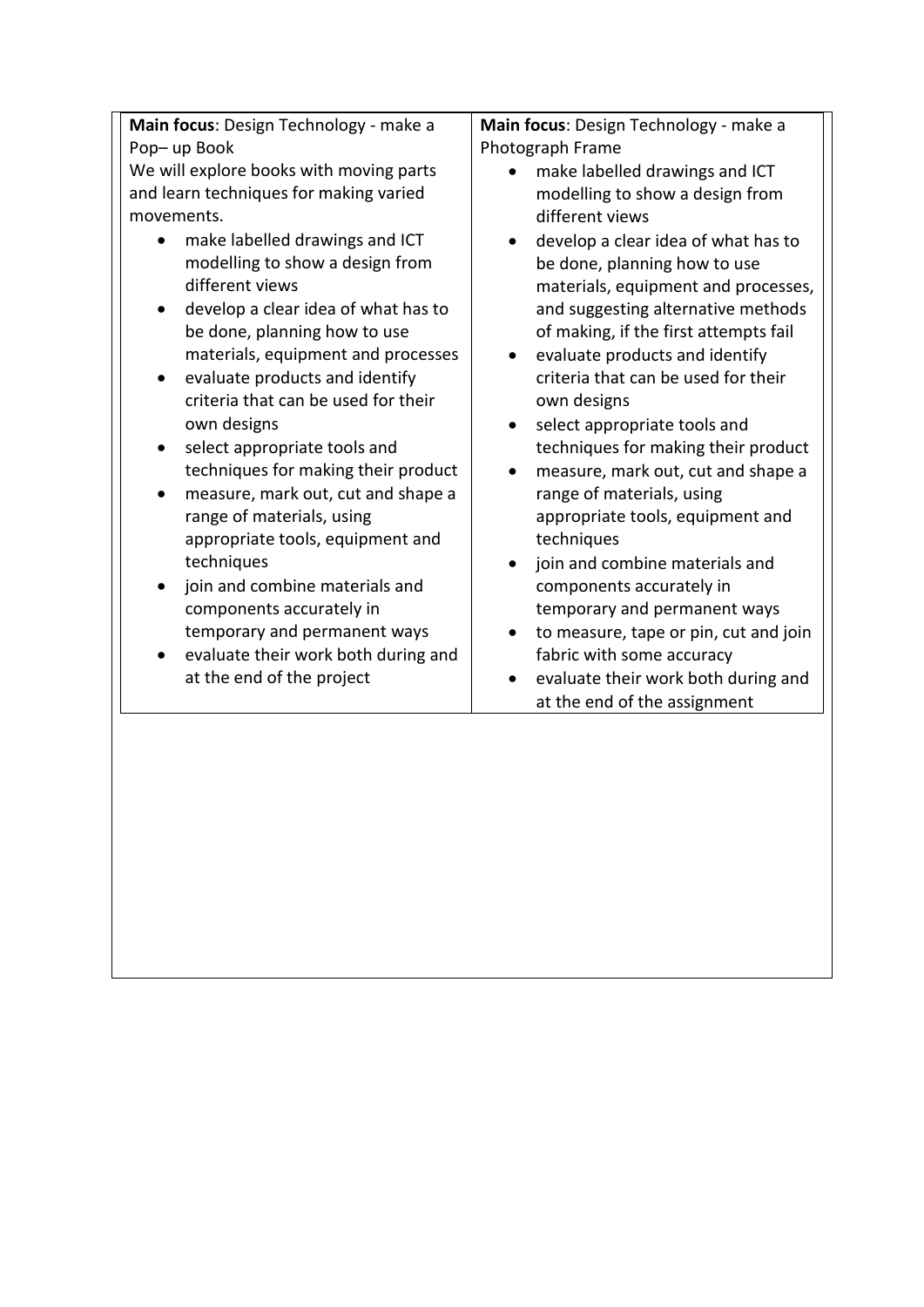| <b>Physical Education</b> | <b>Swimming</b>                                                                                                                                                                                                                                                                                                                          |
|---------------------------|------------------------------------------------------------------------------------------------------------------------------------------------------------------------------------------------------------------------------------------------------------------------------------------------------------------------------------------|
|                           | <b>Learning Outcomes:</b>                                                                                                                                                                                                                                                                                                                |
|                           |                                                                                                                                                                                                                                                                                                                                          |
|                           | to perform correct back crawl arm action.<br>$\bullet$                                                                                                                                                                                                                                                                                   |
|                           | to perform correct back crawl leg action.<br>$\bullet$                                                                                                                                                                                                                                                                                   |
|                           | to regulate breathing.<br>$\bullet$                                                                                                                                                                                                                                                                                                      |
|                           |                                                                                                                                                                                                                                                                                                                                          |
|                           | to evaluate their own performance.<br>$\bullet$                                                                                                                                                                                                                                                                                          |
|                           | discuss safe self-rescue.<br>$\bullet$                                                                                                                                                                                                                                                                                                   |
|                           |                                                                                                                                                                                                                                                                                                                                          |
|                           | <b>Gymnastics</b>                                                                                                                                                                                                                                                                                                                        |
|                           | <b>Learning Outcomes:</b>                                                                                                                                                                                                                                                                                                                |
|                           | to accelerate and decelerate whilst travelling.                                                                                                                                                                                                                                                                                          |
|                           | to develop some knowledge of Rhythmic Gymnastics.                                                                                                                                                                                                                                                                                        |
|                           | perform a roll using control, body tension and flow.                                                                                                                                                                                                                                                                                     |
|                           | to use equipment within a sequence.                                                                                                                                                                                                                                                                                                      |
|                           | identify well performed skills when watching other groups.                                                                                                                                                                                                                                                                               |
|                           | <b>Dance</b><br><b>Learning Outcomes:</b>                                                                                                                                                                                                                                                                                                |
|                           | able to express cheeky and over the top dynamics.<br>٠<br>able to demonstrate physical skill - flexed wrists.<br>$\bullet$<br>able to demonstrate Charleston technique - footwork<br>$\bullet$<br>patterns.<br>able to demonstrate relationships - mirroring.<br>able to demonstrate contrasting levels in still positions.<br>$\bullet$ |
| <b>MFL</b>                | <b>Presenting myself</b>                                                                                                                                                                                                                                                                                                                 |
|                           | Count to 20 in French.                                                                                                                                                                                                                                                                                                                   |
|                           | Say their name and age in French.                                                                                                                                                                                                                                                                                                        |
|                           | Say hello and goodbye and then ask how somebody is                                                                                                                                                                                                                                                                                       |
|                           | feeling and answer how they are feeling.                                                                                                                                                                                                                                                                                                 |
|                           | Tell you where they live in French.                                                                                                                                                                                                                                                                                                      |
|                           | Tell you if they are French or English, introducing concept<br>$\bullet$                                                                                                                                                                                                                                                                 |
|                           | of gender and agreement.                                                                                                                                                                                                                                                                                                                 |
|                           |                                                                                                                                                                                                                                                                                                                                          |
|                           | <b>Nursery Rhymes</b>                                                                                                                                                                                                                                                                                                                    |
|                           | To introduce the children to the familiar nursery rhyme and                                                                                                                                                                                                                                                                              |
|                           | song Brille, Brille Petite Étoile in French, starting to explore                                                                                                                                                                                                                                                                         |
|                           | the patterns and sounds of language through songs and                                                                                                                                                                                                                                                                                    |
|                           | rhymes.                                                                                                                                                                                                                                                                                                                                  |
|                           |                                                                                                                                                                                                                                                                                                                                          |